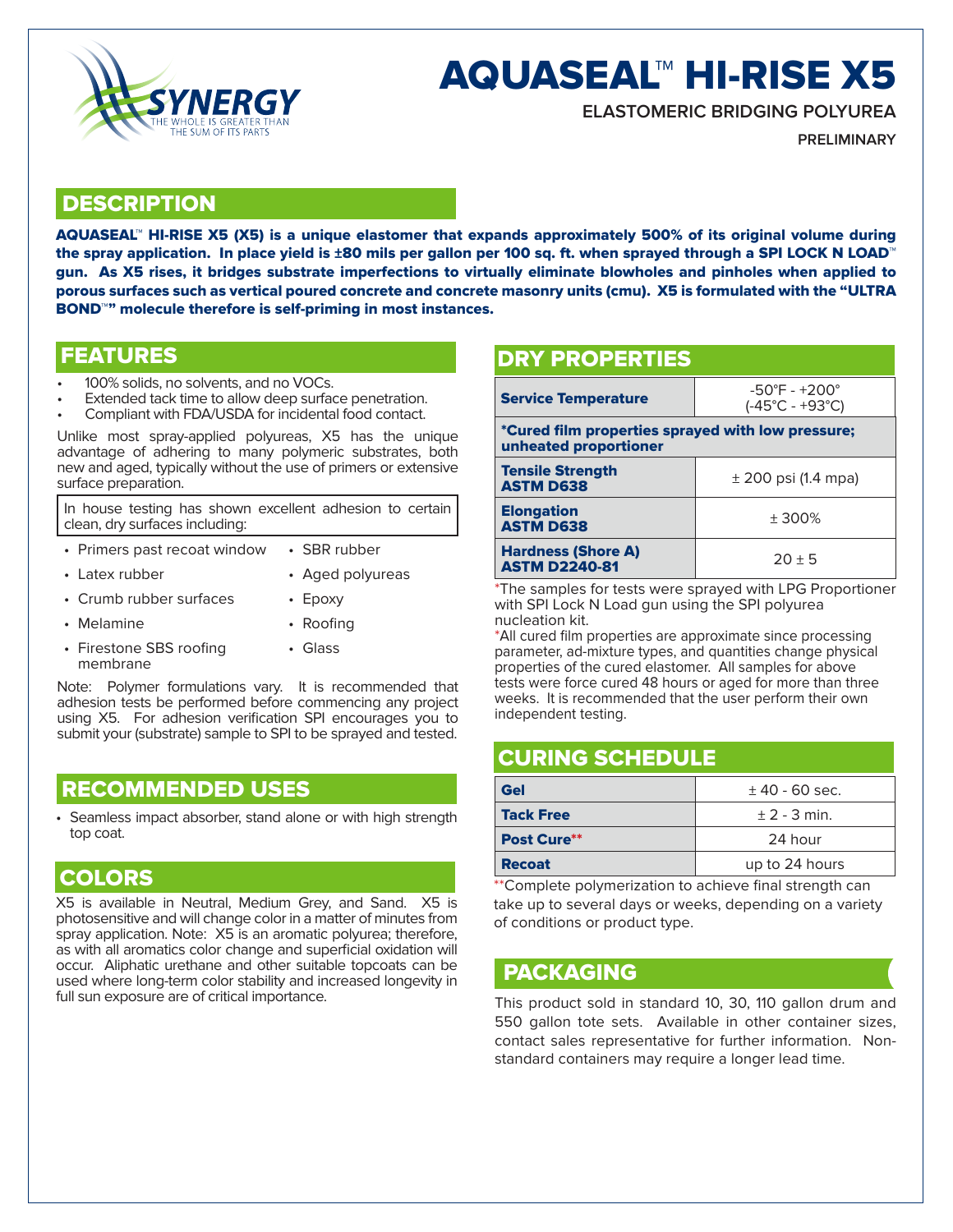# WET PROPERTIES

| <b>Solids by Volume</b>                                          | 100%                                         |
|------------------------------------------------------------------|----------------------------------------------|
| <b>Solids by Weight</b>                                          | 100%                                         |
| <b>Volatile Organic Compounds</b>                                | $0$ lbs/gal $(0 g/l)$                        |
| <b>Theoretical Coverage DFT</b>                                  | 100 sq. ft. @ 16 mils/gal                    |
| Weight per gallon (approx.)                                      | 8.55 lbs. (3.87 kg)                          |
| <b>Number of coats</b>                                           | $1 - 2$                                      |
| <b>Mix Ratio</b>                                                 | 1 "A" : 1 "B"                                |
| <b>Viscosity (cps)</b>                                           | A: $1200 \pm 50$ cps<br>B: $1300 \pm 50$ cps |
| <b>Shelf Life Unopened Containers</b><br>@ 60 - 90°F (15 - 32°C) | <b>Six Months</b>                            |

Minimum material/container temperature for application is 70°F (21°C).

# SURFACE PREPARATION

 It is recommended that oxidized polymeric surfaces be power washed with 2500 - 3500 psi water pressure to achieve maximum adhesion of X5™. If there is a possibility of surface contamination, scrub with a solution of 1/4 tsp. Dawn detergent plus 1 tbsp. of vinegar per 1 gallon of warm water, followed by a thorough water rinse.

SPI Prep Wipe<sup>™</sup> applied prior to application of X5 generally increases adhesion to certain finishes. For applications to concrete refer to SPI Concrete Prep Guide.

# MIXING & THINNING

The polyol "B" component must be thoroughly power mixed each day, prior to use. Use a SPI folding blade mixer or equivalent equipment approved by SPI. Install mixer through the extra 2" bung hole provided on all "B" drums. Care must be taken not to cross contaminate the individual components with the mixing equipment. Contact a SPI technician regarding proper mixing equipment.

Thinning is not required. Using any thinner may adversely affect product performance.

# GENERAL APPLICATION INSTRUCTIONS

Apply X5 only to clean, dry, sound surfaces free of loose particles or other foreign matter. A primer may be required, subject to type and/or condition of the substrate. Consult technical service personnel for specific primer recommendations and substrate preparation procedures. X5 can be sprayed over a broad range of ambient and substrate temperatures. Contact technical service personnel

for specific recommendations, pricing, and availability of spray and auxiliary equipment.

To reduce the possibility of blisters and blow holes when applying X5 to cementitious or other porous surfaces:

- 1. Do not apply on damp or wet substrates.
- 2. Start spray application after peak heat of the day when surface is cooling.
- 3. Do not apply on areas in direct sunlight.
- 4. The temperature of the X5 material and hose temperature should be approximately the same temperature as the substrate being sprayed. Adhere to instructions on container label.

It is recommended that X5 be sprayed in multi-directional (north-south/east-west) passes to ensure uniform thickness. To achieve optimum mix and rise, nucleation at the gun needs to be a minimum of 9 cfm at 90 psi.

To spray X5 using the nucleating kit processed with a SPI synergy proportioner, the liquid temperature must be a minimum 80°F (21°C) maximum 100°F (38°C) and optimum 90°F (32°C).

Follow the instructions attached to "A" and "B" containers.

#### LIMITATIONS

- This product is for professional use only.
- This product must be stored at temperatures between 60—90°F (15—30°C).
- Liquid temperature in drums during application 70— 100°F (21—38°C).
- Apply product when surface and air temperatures are above 40°F (5°C) and the surface temperature is at least 5°F (3°C) above dew point and rising.
- Undried air exposed to liquid components will reduce physical properties of the cured coating.
- This product has not been tested for flame spread or smoke development.
- Do not apply X5 as a waterproofing barrier on the negative side of a structure where hydrostatic pressure is possible.
- Minimum material/container temperature for spray application is 70°F (21°C).
- Note: The material supplied is a two component system (Component "A"/Component "B"), which is used to formulate this product. The quality and characteristics of the finished polymer is determined by the mixture and application of the two components.
- Avoid moisture contamination in containers. Containers should not be released if contamination is suspected. CO<sub>2</sub> created pressure can develop. Do not attempt to use contaminated material.

Note: This product is formulated using two components (Component "A"/Component "B"). The quality and characteristics of the finished polymer is determined by the mixture and application of the two components.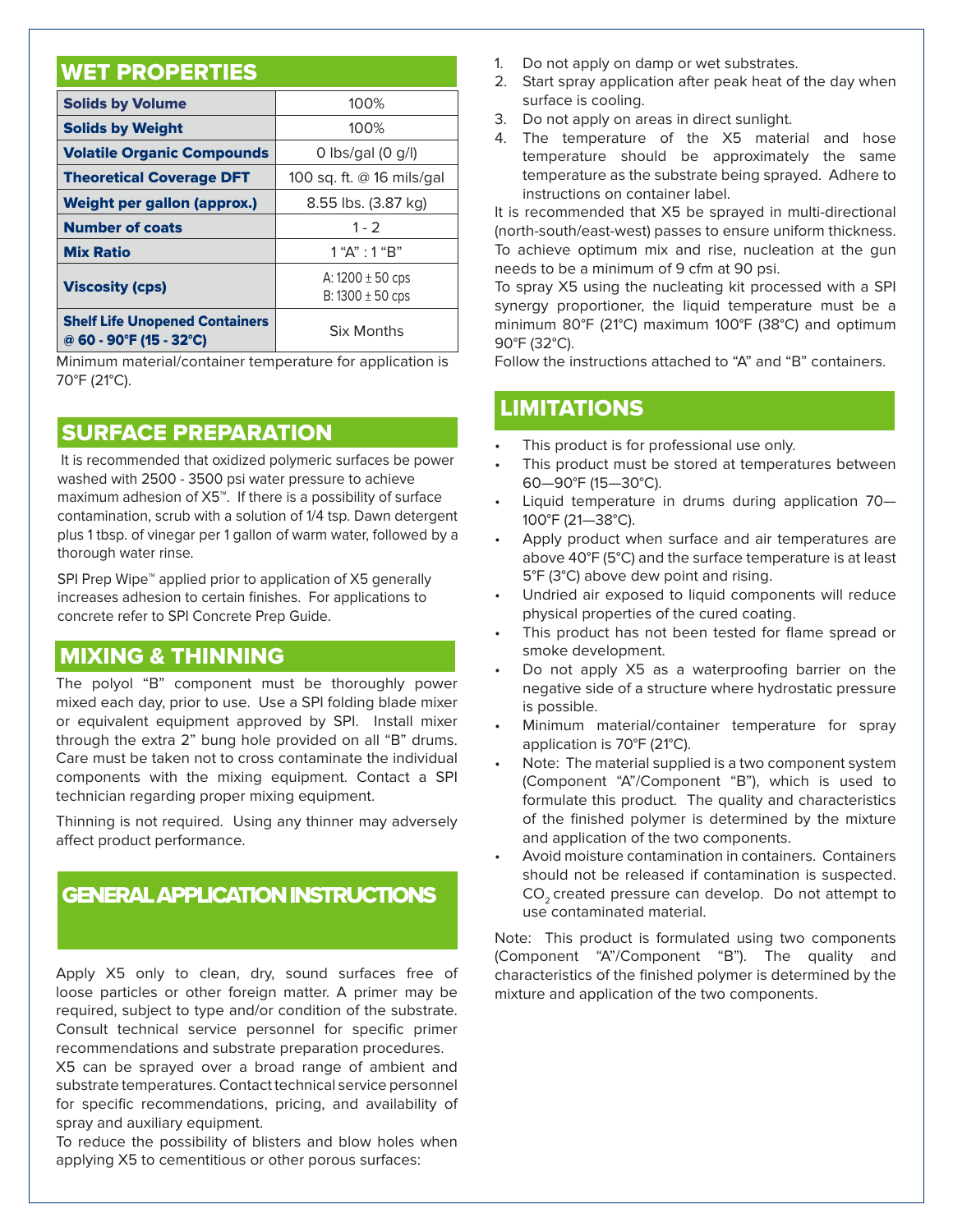# GENERAL SAFETY, TOXICITY, & HEALTH

Safety Data Sheets are available for this coating material. Any individual who may come in contact with these products should read and understand the S.D.S. **CHEMTREC EMERGENCY NUMBER 1-800-424-9300**

WARNING: Contact with skin or inhalation of vapors may cause an allergic reaction. Causes eye damage/irritation. Avoid eye contact with liquid or spray mist. Hypersensitive persons should wear protective clothes, gloves and use protective cream on face, hands and other exposed areas.

CONTAMINATION: Avoid moisture contamination in containers. Containers should not be resealed if contamination is suspected, carbon dioxide created pressure can develop. Do not attempt to use contaminated material.

EYE PROTECTION: Safety eye wear complying with an approved standard should be used when a risk assessment indicates this is necessary to avoid exposure to liquid splashes, mists, or dusts. If contact is possible, the following protection should be worn, unless the assessment indicates a higher degree of protection: chemical splash goggles and/or face shield.

SKIN PROTECTION: Personal protective equipment for the body should be selected based on the task being performed; the risks involved, and should be approved by an industrial hygiene specialist before handling this product. Chemical resistant gloves are recommended. Cover as much of the exposed skin area as possible with appropriate clothing.

RESPIRATORY PROTECTION: Harmful if inhaled and may cause allergy or asthma symptoms. Use a respirator approved for isocyanates and organic vapors. If you are not sure, or not able to monitor levels, or if you are spraying in an enclosed/indoor area, use MSHA/NIOSH approved supplied air respirator. Consider the application and environmental concentrations when deciding if additional protective measures are necessary.

INGESTION: Do not take internally. It is believed that ingestion of polymeric isocyanates would not be fatal to humans, but may cause inflammation of mouth and stomach tissue.

### WARRANTY & DISCLAIMER

Specialty Products, Inc. has no role in the manufacture of the finished polymer other than to supply its two components. It is vital that the person applying this product understands the product, and is fully trained and certified in the use of plural-component equipment. Specialty Products, Inc., an Alaska corporation, warrants only that the two components of this product shall conform to the technical specifications published in the product literature. The quality and fitness of the product are dependent upon the proper mixture and application of the components by the applicator. There are no warranties that extend beyond the description on the face of this instrument. Failure to apply the product within the parameters stated on this document shall void

the warranty. SPECIALTY PRODUCTS, INC. MAKES NO WARRANTY OF MERCHANTABILITY OF THE PRODUCT OR OF FITNESS OF THE PRODUCT FOR ANY PARTICULAR PURPOSE. Specialty Products, Inc. makes no warranty as to the quality of any product modified, supplemented, tinted, or altered in any way after it leaves the manufacturing plant. Specialty Products, Inc. does not warrant that this product is suitable for use as a liner for potable water containers. Use of this product in a potable water container could be hazardous to health if it is improperly processed or applied. The liability of Specialty Products, Inc. for any nonconformity of the product to its technical specifications shall be limited to replacement of the product. The sole exclusive remedy of buyer, which is to have Specialty Products, Inc. replace any nonconforming product at no cost to buyer, is under the condition that the buyer notifies Specialty Products, Inc. or its distributor in writing of such defect within thirty days of the discovery of such defect. Specialty Products, Inc. shall not be liable for any direct, incidental, or consequential damages resulting from any breach of warranty.

 The data presented herein is intended for professional applicators or those persons who purchase or utilize this product in the normal course of their business. The potential user must perform any pertinent tests in order to determine the product's performance and suitability in the intended application, since final determination of fitness of the product for any particular use is the responsibility of the buyer. The aforementioned data on this product is to be used as a guide and is subject to change without notice. The information herein is believed to be reliable, but unknown risks may be present. Specialty Products, Inc. makes no warranties, expressed or implied, including patent warranties or warranties of merchantability or fitness of use, with respect to products or information set forth herein. Nothing contained herein shall constitute permission or recommendation to practice any invention covered by a patent without a license from the owner of the patent. Accordingly, the buyer assumes all risks whatsoever as to the use of these materials and buyer's exclusive remedy as to any breach of warranty, negligence, or other claim shall be limited to the purchase price of the materials. Failure to adhere to any recommended procedures shall relieve Specialty Products, Inc. of all liability with respect to the materials and the use thereof.